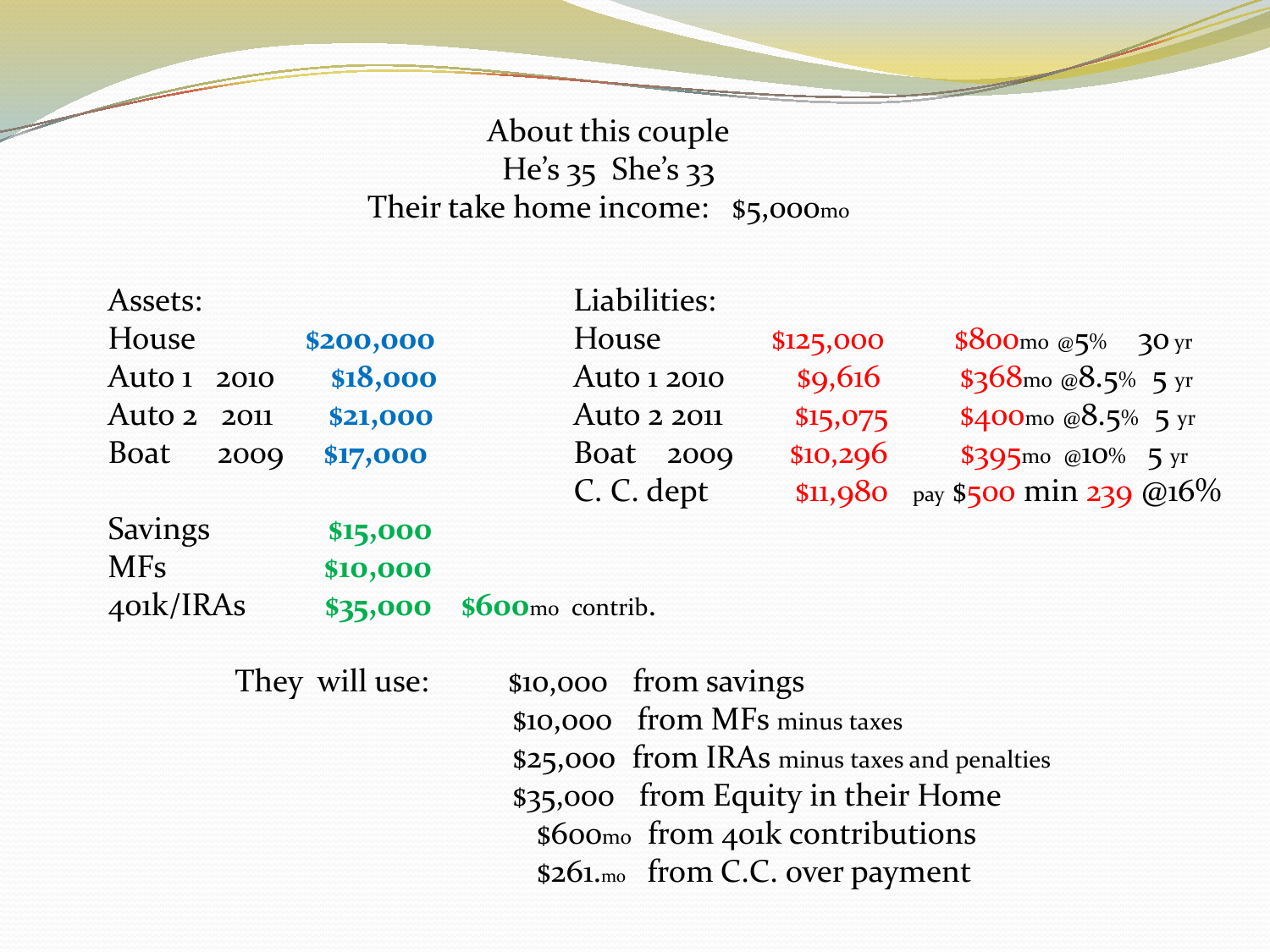| Year 1 \$10,000 | \$27,156 in our accounts<br>\$73,697 debt reduction<br>\$2,263 monthly income                                       |
|-----------------|---------------------------------------------------------------------------------------------------------------------|
| Year $2$ \$ -0- | \$26,976 in our accounts<br>\$23,307 debt reduction<br>$$10,000$ <sup>1st</sup> business<br>\$2,263 monthly income  |
| Year 3 \$ -0-   | $$27,156$ in our accounts<br>\$20,823 debt reduction<br>\$20,000 $1^{st \& 2nd}$ business<br>\$2,263 monthly income |
| Year $4$ \$ -0- | $$27,158$ in our accounts<br>\$21,511 debt reduction<br>\$20,000 $1^{st \& 2nd}$ business<br>\$2,263 monthly income |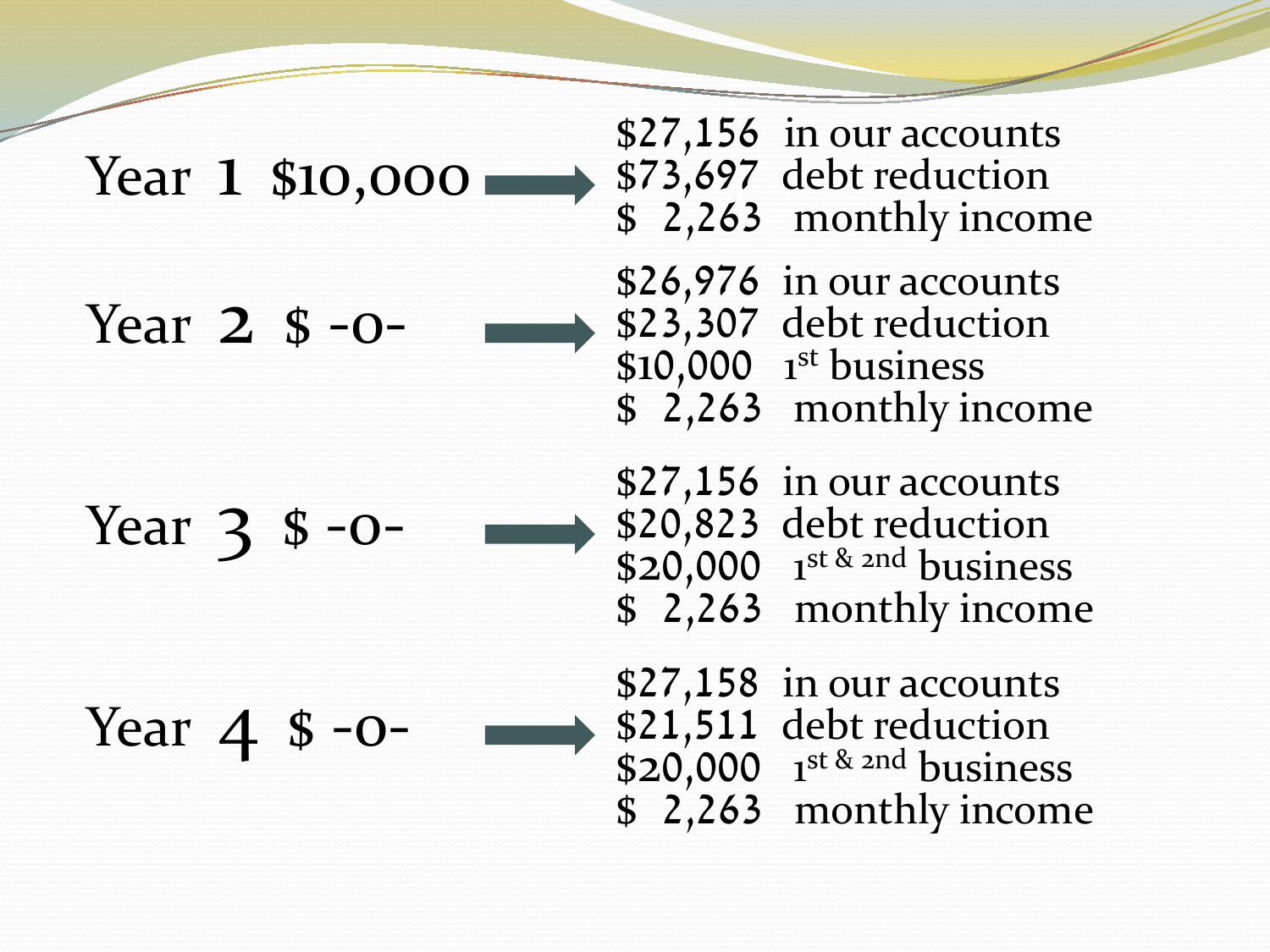Year  $\overline{5}$  \$ -0-<br>Year  $\overline{5}$  +0-<br> $\overline{5}$  +0-<br> $\overline{5}$  +  $\overline{20,850}$  debt reduction \$ 2,263 monthly income  $$10,000$  2<sup>nd</sup> business \$10,000 3rd business  $\frac{4}{300}$  1<sup>st</sup> business

## debt reduction

Year  $6 \text{ } s \rightarrow s$  44,199 in our accounts \$ 3,123 monthly income  $$ 10,000$  2<sup>nd</sup> business \$ 10,000 3rd business  $\frac{1}{3}$  4,300 1st business